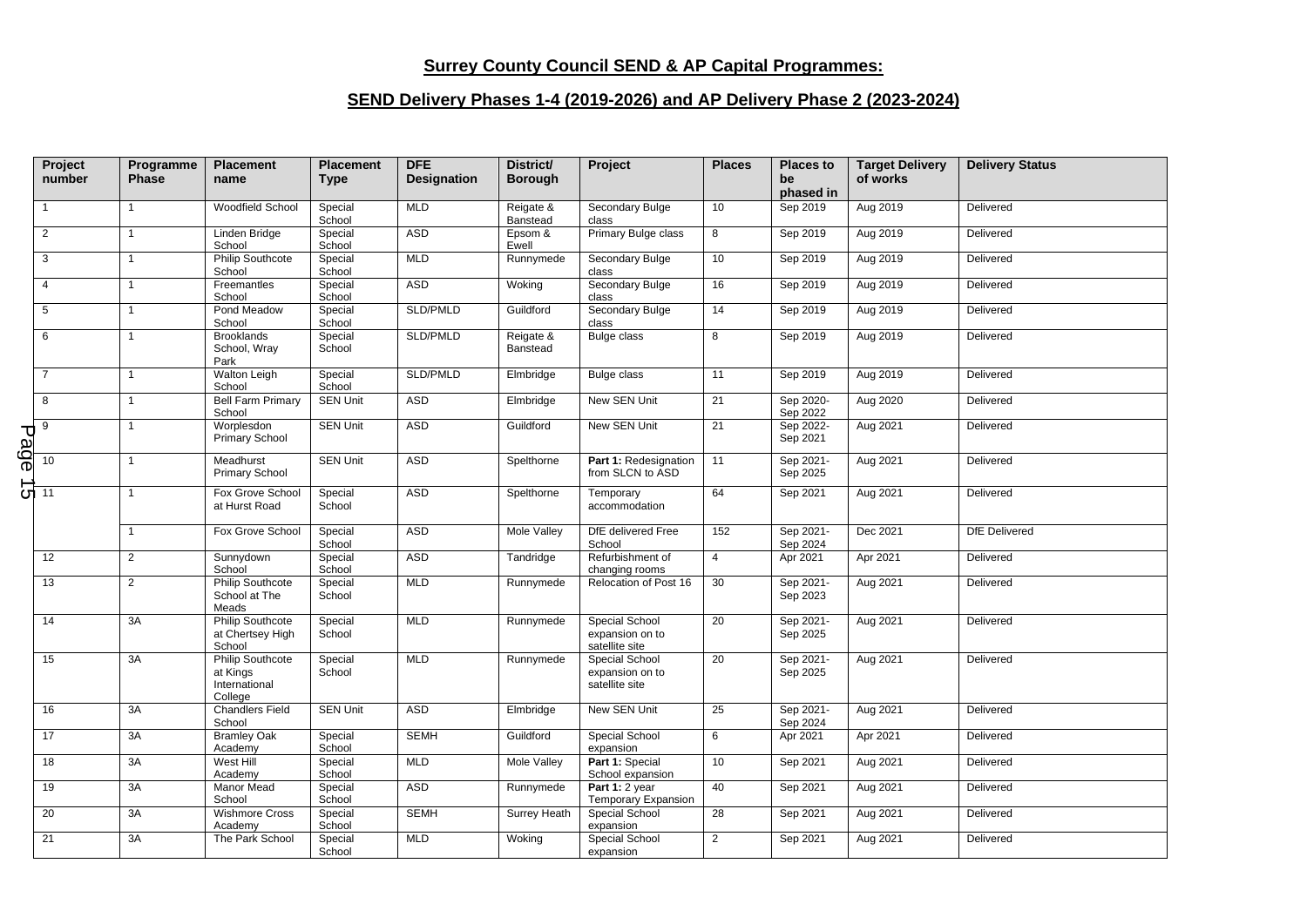|      | Project<br>number | Programme<br><b>Phase</b> | <b>Placement</b><br>name                                    | <b>Placement</b><br><b>Type</b> | <b>DFE</b><br><b>Designation</b>   | District/<br><b>Borough</b> | Project                                                                         | <b>Places</b>   | <b>Places to</b><br>be<br>phased in | <b>Target Delivery</b><br>of works | <b>Delivery Status</b> |
|------|-------------------|---------------------------|-------------------------------------------------------------|---------------------------------|------------------------------------|-----------------------------|---------------------------------------------------------------------------------|-----------------|-------------------------------------|------------------------------------|------------------------|
|      | 22                | $\mathbf{1}$              | <b>Brooklands</b><br>School,<br>Alexander Road<br>site      | Special<br>School               | <b>ASD</b>                         | Reigate &<br>Banstead       | Special School<br>expansion on existing<br>site                                 | 70              | Sep 2020-<br>Sep 2022               | Apr 2022                           | Contract               |
|      | 23                | 3A                        | <b>Wishmore Cross</b><br>Academy MUGA                       | Special<br>School               | <b>SEMH</b>                        | <b>Surrey Heath</b>         | Provision of MUGA as<br>part of Sep 2021<br>expansion                           | $\mathbf 0$     | N/A                                 | Aug 2022                           | Pre-Contract           |
|      | 24                | 3A                        | Manor Mead<br>School at Virginia<br>Water                   | Special<br>School               | <b>ASD</b>                         | Spelthorne                  | Part 2: 2 year<br><b>Temporary Expansion</b><br>arrangements                    | 20              | Sep 2022                            | Aug 2022                           | Contract               |
|      | 25                | $\mathbf{1}$              | Meadhurst<br><b>Primary School</b>                          | <b>SEN Unit</b>                 | <b>ASD</b>                         | Spelthorne                  | Part 2: Expansion of<br>existing SEN Unit                                       | 16              | Sep 2021-<br>Sep 2025               | Oct 2022                           | Design                 |
|      | 26                | $\overline{2}$            | Philip Southcote<br>School at The<br>Meads                  | Special<br>School               | <b>MLD</b>                         | Runnymede                   | External works at<br>Post 16 Satellite Site<br>as part of Sep 2021<br>expansion | $\mathbf 0$     | N/A                                 | May 2022                           | Planning & Procurement |
|      | 27                | 3A                        | West Hill<br>Academy                                        | Special<br>School               | <b>MLD</b>                         | <b>Mole Valley</b>          | Part 2: Special<br>School expansion                                             | 20              | Sep 2022-<br>Sep 2023               | Aug 2022                           | Pre-Contract           |
|      | $\overline{28}$   | 3B                        | <b>Bourne Education</b><br>Trust & Matthew<br>Arnold School | Special<br>School               | <b>ASD</b>                         | Elmbridge                   | 2 year Temporary<br>Expansion<br>arrangements (Sep<br>2022-July 2024)           | 50              | Sep 2022                            | Aug 2022                           | Pre-Contract           |
| Page | 29                | 3B                        | <b>Bourne Education</b><br>Trust & Matthew<br>Arnold School | Special<br>School               | <b>ASD</b>                         | Guildford                   | 2 year Temporary<br>Expansion<br>arrangements (Sep<br>2022-July 2024)           | 30              | Sep 2022                            | Aug 2022                           | Pre-Contract           |
|      | 30                | $\overline{3B}$           | Epsom Primary &<br>Nursery School                           | <b>SEN Unit</b>                 | <b>ASD</b>                         | Epsom &<br>Ewell            | New SEN Unit                                                                    | 21              | Sep 2022-<br>Sep 2025               | Aug 2022                           | Pre-Contract           |
| σ.   | 31                | 3B                        | Lingfield Primary<br>School                                 | Mainstream                      | PD/Complex<br><b>Medical Needs</b> | Tandridge                   | <b>Access Adaptions</b>                                                         | $\mathbf{1}$    | Sep 2022                            | Aug 2022                           | Pre-Contract           |
|      | 32                | $\overline{3B}$           | The Ridgeway<br>School at<br>Farnham College                | Special<br>School               | <b>SLD</b>                         | Waverley                    | Special School<br>satellite site<br>expansion                                   | 10              | Sep 2022                            | Aug 2022                           | Design                 |
|      | 33                | $\mathbf{1}$              | Freemantles<br>School                                       | Special<br>School               | <b>ASD</b>                         | Woking                      | Special School<br>expansion on existing<br>site                                 | $\overline{72}$ | Sep 2021-<br>Sep 2028               | Mar 2023                           | Planning               |
|      | 34                | $\overline{2}$            | Woodfield School                                            | Special<br>School               | <b>MLD</b>                         | Reigate &<br>Banstead       | Special School<br>expansion on existing<br>site                                 | 60              | Sep 2021-<br>Sep 2026               | Aug 2023                           | Planning & Procurement |
|      | 35                | $\overline{2}$            | The Abbey<br>Academy                                        | Special<br>School               | <b>MLD</b>                         | Waverley                    | Special School<br>expansion on existing<br>site                                 | 60              | Sep 2021-<br>Sep 2026               | June 2023                          | Phase 1 Contract       |
|      | 36                | $\overline{2}$            | <b>Three Rivers</b><br>Academy                              | <b>SEN Unit</b>                 | <b>ASD</b>                         | Elmbridge                   | New SEN Unit                                                                    | 30              | Sep 2020-<br>Sep 2024               | Sep 2023                           | Feasibility            |
|      | 37                | $\overline{2}$            | <b>Philip Southcote</b><br>School (Main site)               | Special<br>School               | <b>MLD</b>                         | Runnymede                   | Special School<br>expansion on existing<br>site                                 | 26              | Sep 2021-<br>Sep 2023               | Aug 2023                           | Planning               |
|      | 38                |                           |                                                             |                                 |                                    |                             | Hydrotherapy pool<br>refurbishment                                              |                 | N/A                                 | Aug 2023                           | Design                 |
|      | 39                | $\overline{4}$            | Stepgates<br>Community<br>School                            | <b>SEN Unit</b>                 | <b>SLCN</b>                        | Runnymede                   | SEN Unit expansion                                                              | 10              | Sep 2022-<br>Sep 2024               | Aug 2023                           | Design                 |
|      | 40                | $\overline{4}$            | Woodfield School<br>at Carrington<br>School                 | Special<br>School               | <b>MLD</b>                         | Reigate &<br>Banstead       | Special School<br>expansion on to<br>mainstream satellite<br>site               | 30              | Sep 2023-<br>Sep 2025               | Aug 2023                           | Feasibility            |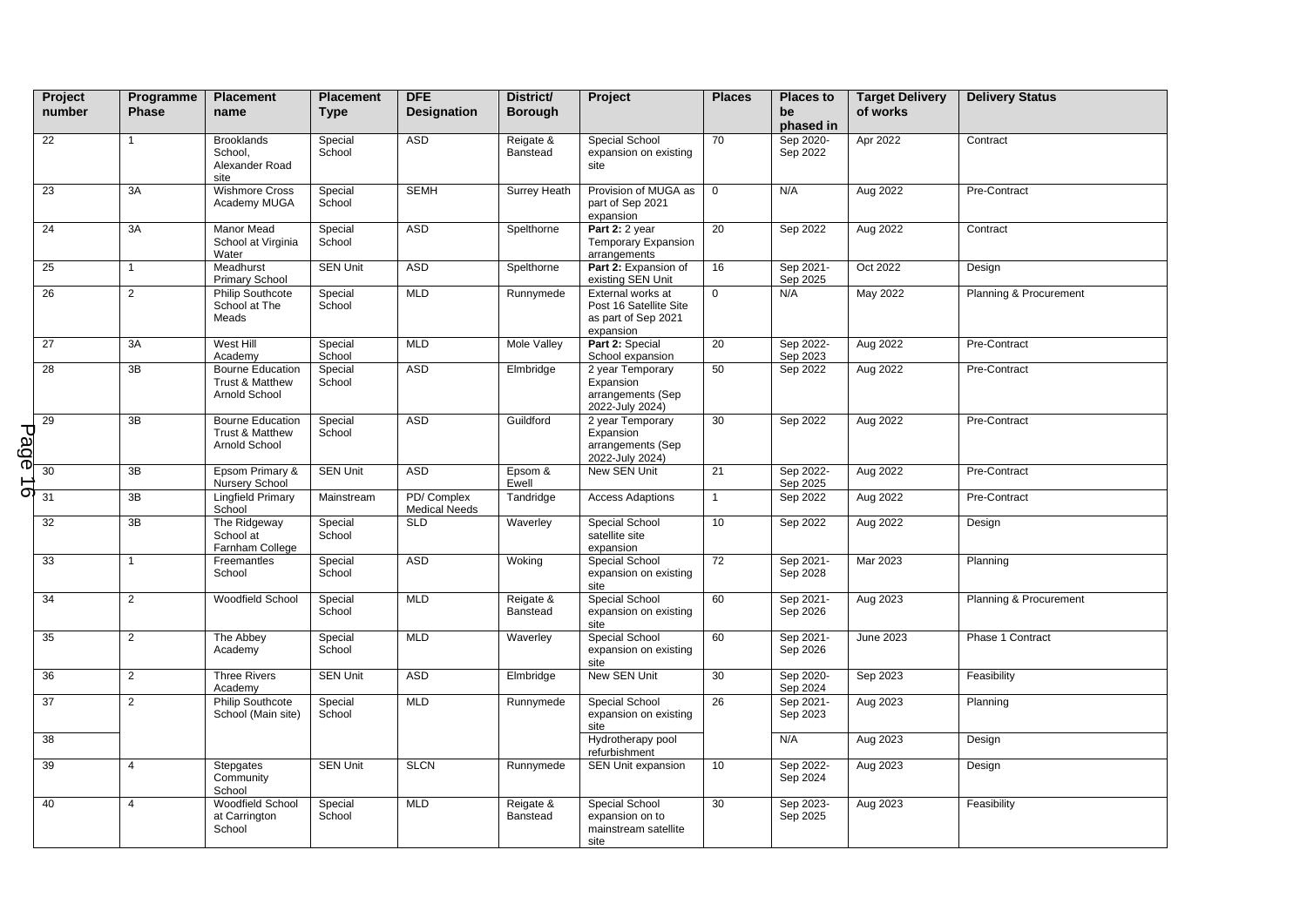|      | Project<br>number | Programme<br><b>Phase</b> | <b>Placement</b><br>name                                              | <b>Placement</b><br><b>Type</b> | <b>DFE</b><br><b>Designation</b> | District/<br><b>Borough</b> | Project                                                                       | <b>Places</b>   | <b>Places to</b><br>be<br>phased in | <b>Target Delivery</b><br>of works | <b>Delivery Status</b>           |
|------|-------------------|---------------------------|-----------------------------------------------------------------------|---------------------------------|----------------------------------|-----------------------------|-------------------------------------------------------------------------------|-----------------|-------------------------------------|------------------------------------|----------------------------------|
|      | 41                | $\overline{4}$            | Dovers Green<br>School                                                | <b>SEN Unit</b>                 | ASD                              | Reigate &<br>Banstead       | SEN Unit expansion                                                            | 8               | Sep 2023-<br>Sep 2025               | Aug 2023                           | Allocation of resource           |
|      | 42                | 4                         | St Matthews C of<br>E Primary School                                  | <b>SEN Unit</b>                 | <b>ASD</b>                       | Reigate &<br>Banstead       | SEN Unit expansion                                                            | 13              | Sep 2023                            | Aug 2023                           | Allocation of resource           |
|      | 43                | $\overline{4}$            | The Hythe<br>Primary School                                           | <b>SEN Unit</b>                 | ASD                              | Runnymede                   | Expansion of existing<br>accommodation                                        | 16              | Sep 2023-<br>Sep 2024               | Aug 2023                           | Feasibility                      |
|      | 44                | $\overline{4}$            | <b>Ashford Park</b><br><b>Primary School</b>                          | <b>SEN Unit</b>                 | <b>MLD</b>                       | Spelthorne                  | Redesignation to ASD<br>and expansion of<br>existing<br>accommodation         | $\overline{4}$  | Sep 2023                            | Aug 2023                           | Feasibility                      |
|      | 45                | $\overline{4}$            | Epsom Downs<br>Primary School                                         | <b>SEN Unit</b>                 | <b>ASD</b>                       | Reigate &<br>Banstead       | New SEN Unit                                                                  | 25              | Sep 2023-<br>Sep 2027               | Aug 2023                           | Allocation of resource           |
|      | 46                | 4                         | <b>Philip Southcote</b><br>at Epsom & Ewell<br><b>High School</b>     | Special<br>School               | <b>MLD</b>                       | Runnymede                   | Special School<br>expansion on to<br>mainstream satellite<br>site             | 20              | Sep 2023-<br>Sep 2026               | Aug 2023                           | Allocation of resource           |
|      | 47                | $\overline{4}$            | Woking High<br>School                                                 | <b>SEN Unit</b>                 | VI                               | Woking                      | SEN Unit expansion                                                            | 8               | Sep 2023-<br>Sep 2024               | Aug 2023                           | Allocation of resource           |
|      | 48                | 4                         | St Andrews C of<br>E Primary School                                   | <b>SEN Unit</b>                 | <b>ASD</b>                       | Elmbridge                   | New SEN Unit                                                                  | $\overline{20}$ | Sep 2023-<br>Sep 2026               | Aug 2023                           | Allocation of resource           |
|      | 49                | AP Capital 2              | Fordway                                                               | Alternative<br>Provision        | Alternative<br>Provision         | Spelthorne                  | New Build                                                                     | 24              | Sep 24                              | Aug 2023                           | Design                           |
|      | 50                | 4                         | Thomas Knyvett<br>College                                             | <b>SEN Unit</b>                 | <b>ASD</b>                       | Spelthorne                  | New SEN Unit                                                                  | 24              | Sep 2023-<br>Sep 2027               | Aug 2023                           | Confirmation of scope with Trust |
|      | 51                | $\mathbf{1}$              | Betchwood Vale<br>Academy                                             | Special<br>School               | <b>ASD</b>                       | Mole Valley                 | New DfE delivered<br>Special School                                           | 180             | Sep 2024-<br>Sep 2028               | Sep-Dec 2024                       | Design                           |
| Page | 52                |                           | <b>SCC ASD Special</b><br>Free School<br>(Free School<br>Presumption) | Special<br>School               | <b>ASD</b>                       | Elmbridge                   | New SCC delivered<br>Special School -<br>sponsor to be<br>identified Jul 2022 | 200             | Sep 2024-<br>Sep 2027               | Aug 2024                           | Feasibility                      |
|      | 53                | $\overline{\mathbf{4}}$   | <b>Bramley Oak</b><br>Academy                                         | Special<br>School               | <b>SEMH</b>                      | Guildford                   | Part 1: Condition &<br>Suitability works                                      | 49              | Sep 2024-<br>Sep 2028               | Dec 2022                           | Pre-Contract                     |
|      | 54                |                           |                                                                       |                                 |                                  |                             | Part 2: Special<br>School expansion                                           |                 |                                     | Aug 2024                           | Feasibility                      |
|      | 55                | $\overline{4}$            | Sunnydown<br>School                                                   | Special<br>School               | <b>ASD</b>                       | Tandridge                   | Special School<br>expansion on existing<br>site                               | 40              | Sep 2024-<br>Sep 2028               | Aug 2024                           | Feasibility                      |
|      | 56                | $\overline{4}$            | St John the<br><b>Baptist School</b>                                  | <b>SEN Unit</b>                 | <b>ASD</b>                       | Woking                      | New SEN Unit                                                                  | 30              | Sep 2024-<br>Sep 2028               | Aug 2024                           | Feasibility                      |
|      | 57                | $\overline{4}$            | All Hallows<br>Catholic School                                        | <b>SEN Unit</b>                 | ASD                              | Woking                      | New SEN Unit                                                                  | 40              | Sep 2024-<br>Sep 2030               | Aug 2024                           | Allocation of resource           |
|      | 58                | 4                         | Portesbery<br>School                                                  | Special<br>School               | <b>SLD</b>                       | Surrey Heath                | Part 1: Suitability &<br>enabling works                                       | $\mathbf 0$     | Sep 2024-<br>Sep 2026               | Aug 2022                           | Feasibility                      |
|      |                   |                           |                                                                       |                                 |                                  |                             | Part 2: Special<br>School expansion on<br>to satellite site                   | 25              |                                     | Aug 2024                           | Site Search                      |
|      | 59                | $\overline{4}$            | Woodlands<br>School                                                   | Special<br>School               | <b>SLD</b>                       | Mole Valley                 | Special School<br>expansion on to<br>satellite site                           | 40              | Sep 2022-<br>Sep 2026               | Aug 2024                           | Feasibility                      |